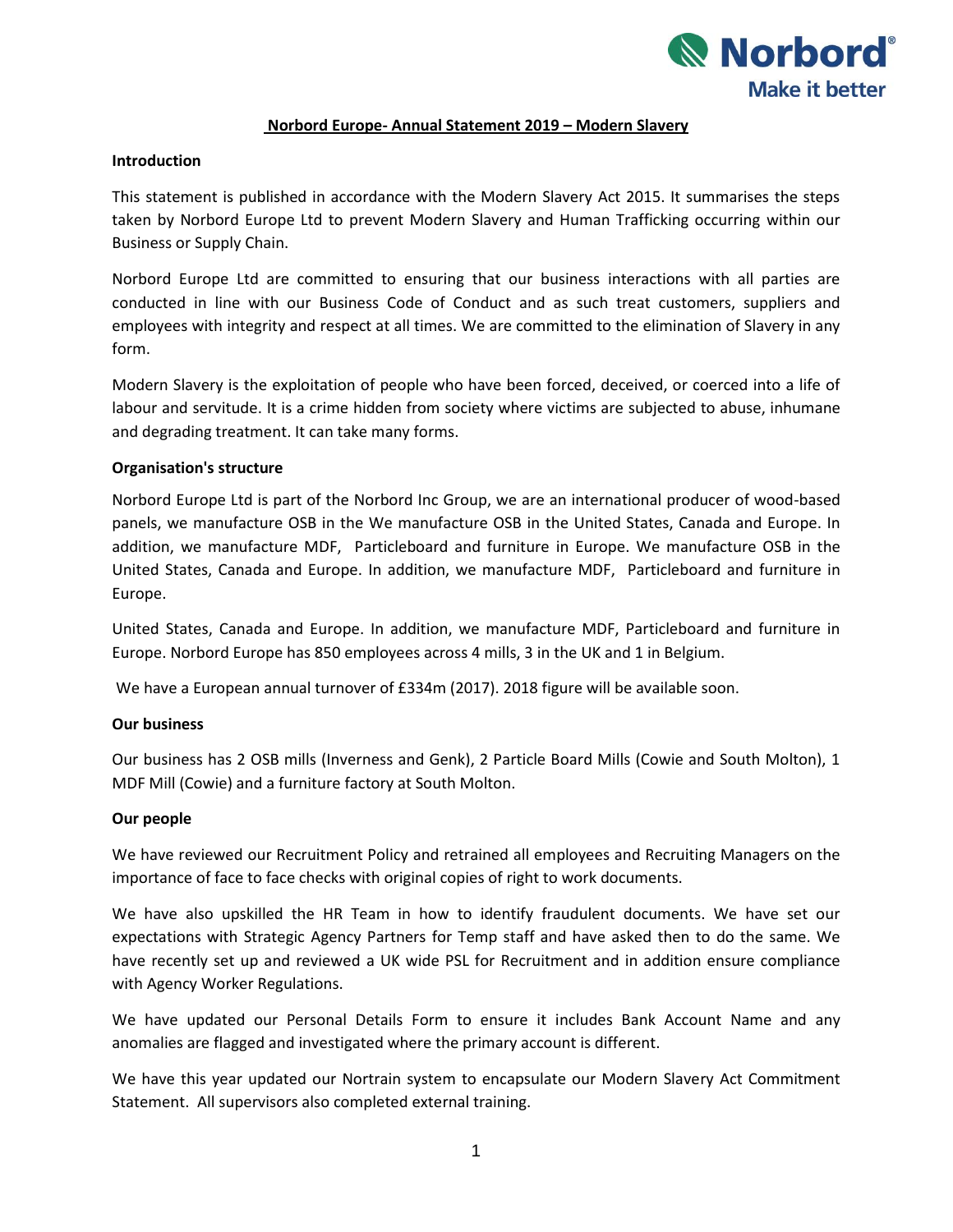

# **Our supply chain**

Our supply chains includes a large number of suppliers who all must comply with the Modern Slavery Act and are subject to **pre-qualification** checks including disclosure of the following:

- Any previous offences under the Modern Slavery Act 2015 (an "MSA Offence");
- Any previous investigations they have been subject to relating to an alleged MSA Offence or prosecution under the Modern Slavery Act 2015;
- any knowledge that a member of their supply chain could give rise to an investigation relating to an alleged MSA Offence or prosecution under the Modern Slavery Act 2015.

Our supply chain agree that they will:

- Notify the Company promptly in writing if it becomes aware or has reason to believe that it, or any of its affiliates, officers, employees, agents or subcontractors have breached or potentially breached any of the Supplier's obligations under this Condition. Such notice shall set out full details of the circumstances concerning the breach or potential breach of Supplier's obligations.
- Conduct a programme of regular training for its affiliates, officers, employees, agents, subcontractors and other members of its supply chain to the extent required for its compliance with the Modern Slavery Act 2015.
- Keep a record of all training offered and completed by its affiliates, officers, employees, agents, subcontractors and other members of its supply chain to the extent required for its compliance with the Modern Slavery Act 2015 and shall make a copy of any such records available to the Company on request.
- Indemnify, defend and hold harmless the Company and its directors, officers and employees in full and on demand from and against any and all liabilities, claims, fines, demands, damages, losses or expenses (including legal and other professional adviser's fees and disbursements), interest and penalties incurred by them resulting from a breach by the Supplier of the Modern Slavery Act 2015.
- Fully understand that any breach of this Condition by the Supplier shall be deemed a material breach of the Contract and shall entitle the Company to terminate the Contract in accordance with Condition 48.

# **Our policies on slavery and human trafficking**

We are committed to ensuring that there is no modern slavery or human trafficking in our supply chains or in any part of our business. This statement reflects our commitment to acting ethically and with integrity in all our business relationships and to implementing and enforcing effective systems and controls to ensure slavery and human trafficking is not taking place anywhere in our supply chains. To date no issues have been identified.